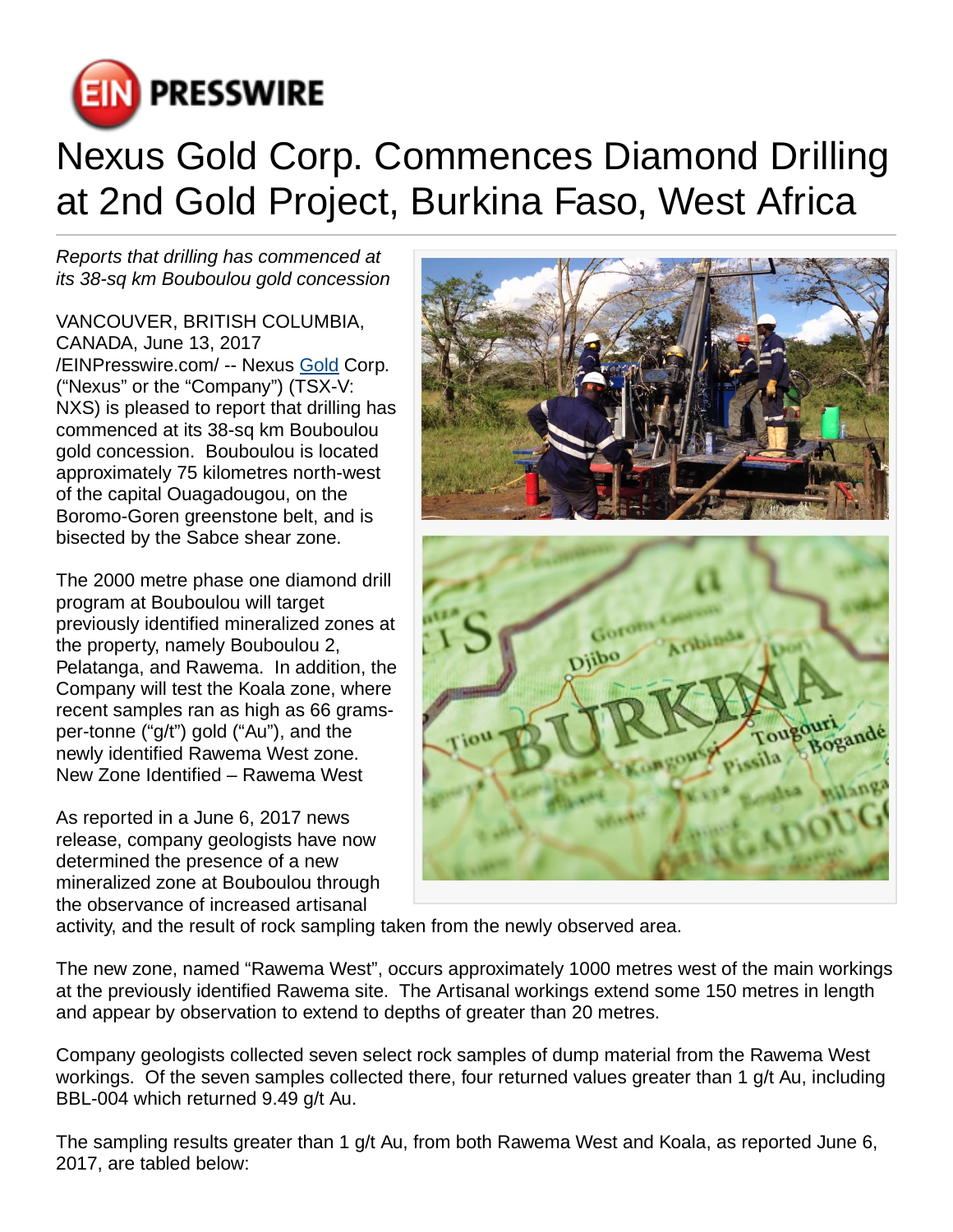Sample ID Gold (g/t) Sample type Zone BBL-004 9.69 Select Rawema West BBL-005 2.62 Select Rawema West BBL-006 4.41 Select Rawema West BBL-007 4.84 Select Rawema West BBL-012 66.1 Select Koala BBL-013 29 Select Koala BBL-014 2.20 Select Koala

The trend of the workings at Rawema West runs roughly parallel to the Pelatanga-Rawema ("PR") trend that the company intends to test with its upcoming diamond drill program.

Bouboulou Historical Data

In 2011 Roxgold Inc completed reverse circulation (RC) and diamond drilling (DD) programs to test the four previously identified mineralized zones. Historical reverse circulation (RC) drilling highlights from Bouboulou are tabled below: Hole ID Azimuth Dip Depth (m) From To Length (m)  $g/t$  Au Zone BBL-11-RC-003 320 -55 103 24 34 10 1.10 Pelatanga Includes 30 32 2 3.66 BBL-11-RC-005 120 -50 103 60 64 4 1.86 Bouboulou 2 BBL-11-RC-006 120 -67 115 70 110 40 1.54 Bouboulou 2 Includes 70 90 20 2.25 And 100 110 10 1.42 BBL-11-RC-012 300 -50 120 100 108 8 1.21 Rawema BBL-11-RC-013 300 -50 109 74 109 35 2.20 Rawema Includes 74 86 12 5.45 BBL-11-RC-020 270 -55 103 40 50 10 2.84 Koala Includes 42 44 2 12.45 BBL-11-RC-021 240 -55 130 6 8 2 3.94 Koala BBL-11-RC-022 270 -60 133 44 48 4 1.63 Koala BBL-11-RC-024 320 -55 193 38 44 6 1.95 Pelatanga BBL-11-RC-027 120 -45 120 90 114 24 1.36 Bouboulou 2 BBL-11-RC-028 120 -60 162 130 132 2 2.53 Bouboulou 2 BBL-11-RC-031 120 -45 144 78 94 16 1.18 Bouboulou 2 BBL-11-RC-036 120 -50 120 8 10 2 1.42 Rawema BBL-11-RC-038 130 -55 144 114 116 2 1.53 Koala BBL-11-RC-039 120 -50 150 116 130 14 1.37 Koala BBL-11-RC-041 130 -50 138 52 54 2 2.04 Koala BBL-11-RC-042 320 -55 114 40 46 6 1.26 Pelatanga Includes 52 54 2 3.80 Pelatanga

Historical diamond drilling (DD) highlights from Bouboulou are tabled below:

Hole ID Azimuth Dip Depth (m) From To Length (m) g/t Au Zone BBL-11-DD-002 315 -45 127 42 44 2 5.43 Rawema